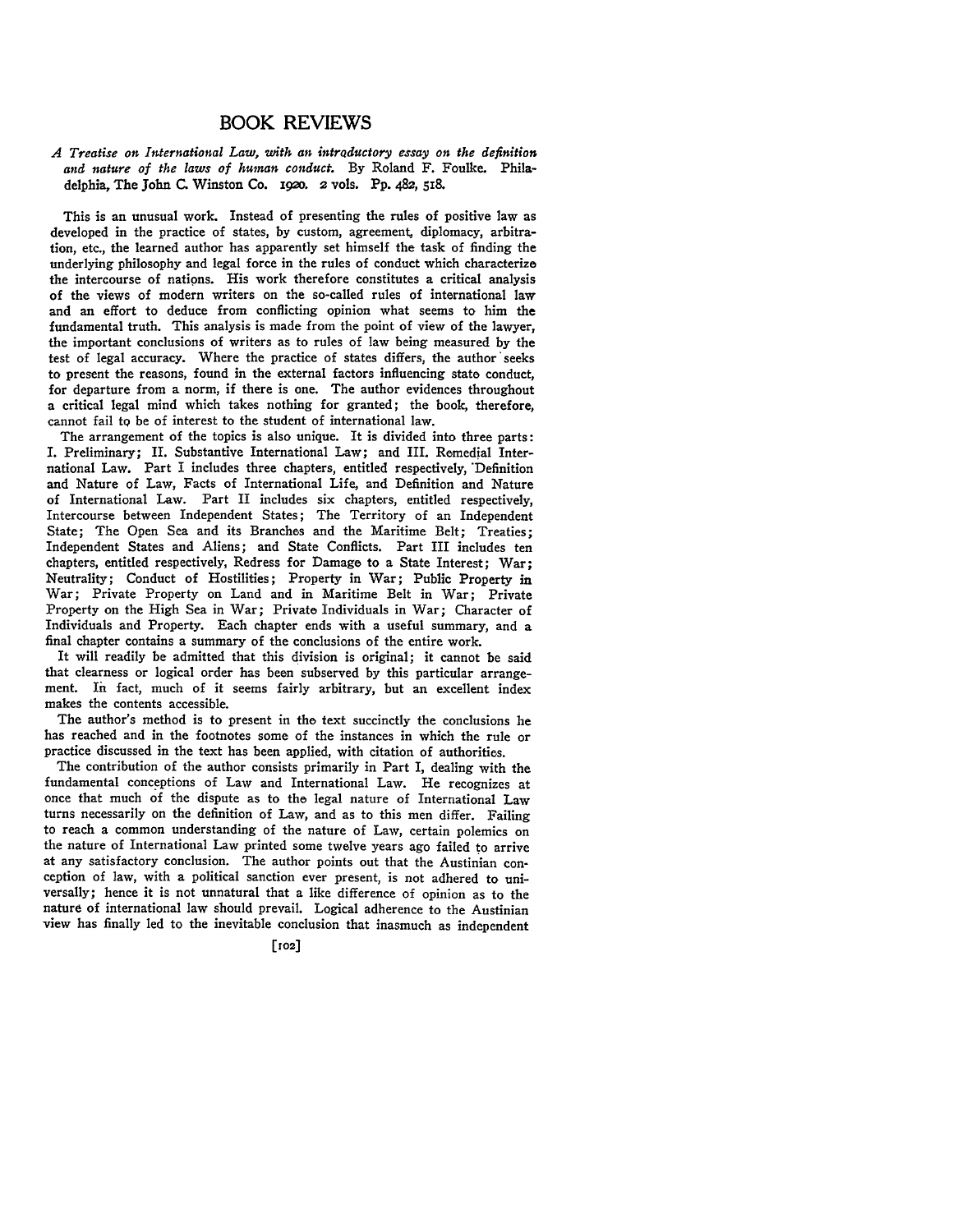states have no visible political superior, international treaties merely embody moral, and not legal obligations. Yet what international tribunal could so hold? The error in the conclusion, it is submitted, shows the error in the premise. Our author defines Law as the conception of human conduct as determined **by** external factors; and International Law as the conception of the conduct of independent states as determined **by** external factors other than the forces of nature and external political power, and excluding ethics. His inquiry is directed to the conduct of states as determined **by** these factors, which include self-interest, inherent prejudice, international public opinion, custom, or precedent, and pressure from one or more states. His distinctions evidence careful thought; his differentiation between municipal and international law will prove helpful. He correctly assails the ambiguous use of the term "right," but when he substitutes "interest," "power" or "privilege" he does not always enlighten. Although writing as an analytical lawyer, he is not apparently familiar with the contributions toward correct fundamental legal conceptions made **by** the late Professor Hohfeld [(913) **23** YALE LAW **JOURNAL, 6; (1917) 26** *id.* **710].** In his use of the concept "power" he occasionally confuses physical and legal power (e. **g.** sec. **8o2).**

The principal defects of the book become apparent in the treatment of positive law. Here the author has relied upon other writers and while he has undoubtedly consulted with intelligence and discrimination much of the English literature on the subject, he has often missed some of the best monographic studies and has apparently avoided an examination of the continental literature. On many of the controversial points with which he deals, e. **g.** the rules as to aliens, mob violence, *postlirninium,* **etc.,** some of the best thought is published in foreign languages. Nor has he seen some of the studies in English that would have aided him; for example, he makes no mention of John Bassett Moore's study on *postliminium,* a doctrine which is not, as the author suggests, "inapplicable in international law and should accordingly be discarded as unnecessary and confusing" (sec. 8io). Familiarity with Latin-American boundary disputes would have shown the invalidity of this conclusion. The same lack of published information where its absence may be deemed to have impaired the author's conclusions is evident in the treatment of such topics as the responsibility of states, the effect of war on treaties (in which the important Resolutions of the Institute, recently approved by Judge Cardozo in *Techt v. Hughes* **(192o) 229 N.** Y. *222,* 128 **N. E. 185,** are ignored), the status of gulfs and bays (where no mention is made of the important rule that an assertion of jurisdiction over wide bays and acquiescence therein has sustained a claim of sovereignty, as affirmed in the award of the Fisheries Arbitration, igio), and several other topics. Inasmuch as the author takes the view that municipal statutes and decisions dealing with rules of international law cannot be regarded as international law proper, the almost complete absence of citation of judicial decisions may be excused. Yet the important awards of international tribunals might on the same reasoning have been included. Some of his statements are not supported **by** authority: e. **g.** the federal courts of the United States (vol. II, **p. 29),** *do* assume jurisdiction of suits between foreigners *(The Belgenland* (1884) **114 U. S. 355,** 363, *5* Sup. Ct. 86o, **863);** the expulsion and exclusion of aliens is *not* frequently (sec. 429) but very rarely regulated **by** treaty. Rome was *not* friendly to aliens (sec. 426). On the other hand, some of his conclusions 'show keen judgment. For example, the principle he announces that expatriation without the consent of the national state is impossible, while contrary to the professed American theory, is nevertheless supported **by** actual practice, and even our federal statute of March 2, *19o7,* impliedly admits it **by** denying to American citizens the privilege of expatriation in time of war.